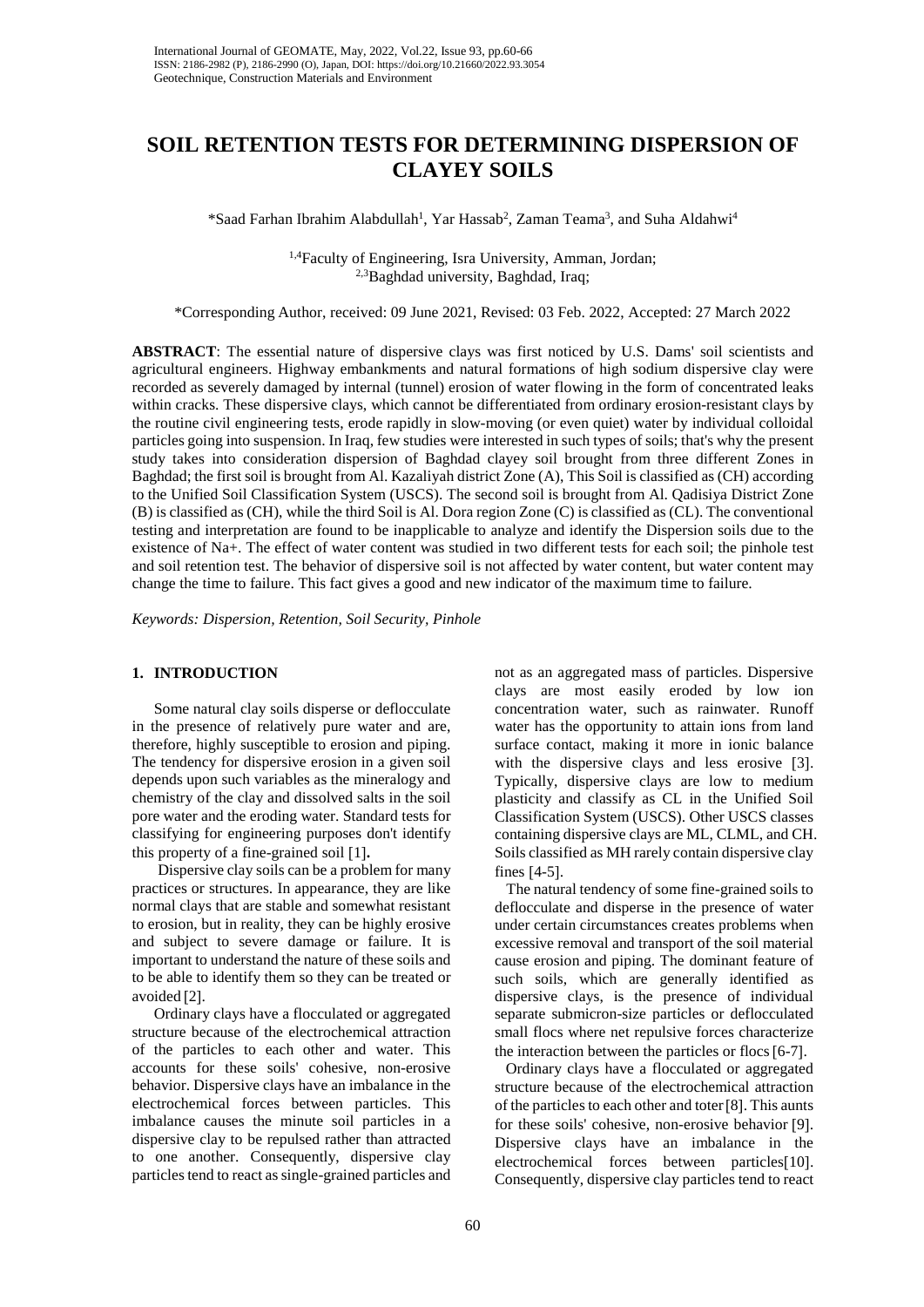as single-grained particles and not as an aggregated mass of particles. Dispersive clays are most easily eroded by low ion concentration water, such as rainwater [11]. Runoff water has the opportunity to attain ions from land surface contact, making it more in ionic balance with the dispersive clays and less erosive [12]. Typically, dispersive clays are low to medium plasticity and classify as CL in the Unified Soil Classification System (USCS). Other USCS classes containing dispersive clays are ML, CLML, and CH. Soils classified as MH rarely contain dispersive clay fines. Clay loss is common in bare soils subjected to rainfall or sprinkler irrigation. In a dispersed state, clays can be easily transported by the surface runoff [13] reported that anions interact with 1:1 clay minerals, where kaolinite is the most dominant clay mineral. In recent years, the dispersion properties of the pure clay minerals under the influence of anions have received much attention [14]. However, the effect of anions on making surface charge more negative and dispersion properties of such kaolinite-rich soil clays has been neglected [15]. Organic anions originate from the exudation of plant roots and microorganisms, and the decomposition of soil organic matter is ubiquitous in soils, especially in the rhizosphere [16]. Inorganic anions such as sulfate and chloride may enter into soils through the degradation of soil organic matter and the application of mineral fertilizers. At acidic conditions, positively-charged edge sites of the clay minerals might favor the formation of edge-to-face structures, the so-called "card house," which facilitates coagulation. Adsorption of inorganic anions (SO4  $2^-$  and Cl−) onto these positively charged edge sites may counteract clay coagulation  $[17]$ .

Similarly, low-molecular-weight organic anions such as acetate, oxalate, and citrate can also associate with positively-charged edge sites and decrease the clay particle's zeta potential [18]. However, the effects of these organic anions on dispersion properties have not been studied systematically. The Test-tube experiments [19wwhich have been utilized tcollothe colloidal properties of clay minerals, but this technique requires a highly concentrated suspension of clay. In contrast, dynamic light [19]. Scattering is known as a suitable technique for investigating clay coagulation at lower clay concentrations[20]. However, few comparable investigations on the dispersion of clay particles using both methods have been reported. In the present work, a combination of dynamic light scattering and test-tube experiments has been employed to investigate the dispersion state of the clay fraction under the influences of anions (Cl−, SO4 2−, acetate, oxalate, and citrate) as a function of both pH and ionic

strength was also investigated to provide more information on the adsorption of anions on clay minerals[21].

In general, the net repulsion between particles occurs when double-layer repulsion overwhelms Van der Waals attraction. Although this phenomenon is largely attributed to situations where an excessive amount of sodium ions exists about the total salt concentration in the pore water, two other events can contribute to the development of net repulsion. These two other circumstances are [22]:

- 1. The Low salt concentration of the pore fluid results from the desorption of the ions'.
- 2. The presence of potential determining anions such as bicarbonates, carbonates, hydroxides, phosphates, etc.

 The various tests used to aid in the identification and characterization of dispersive clays generally involve two basic parameters:

- 1. The force required detaching particles.
- 2. The floc size and double-layer interactions between various particles and floc, i.e., between various micro fabric units.

## **2. AIMS AND SCOPE OF THE STUDY**

To analyze the effect of availability of dispersive characteristics and the property of soil of these zones in Baghdad city: Zone(A), Zone (B), and Zone (C). All samples are disturbed samples and taken from a depth between 3.5 to 5m below the ground.

This study is concerned with the following:

- 1- Classifying Soil of Baghdad Region as dispersive or not.
- 2- Introducing a new Laboratory test to identify the dispersion

## **3. RESEARCH SIGNIFICANCE**

Dispersion is a process that occurs in soils that are particularly vulnerable to erosion by water. In soil layers where clays are saturated with sodium ions ("sodic soils"), soil can break down very quickly into fine particles and wash away. This can lead to a variety of soil and water quality problems, including:

- significant soil losses by gully erosion and tunnel erosion
- Soil structural degradation, clogging, and sealing where dispersed particles settle[1]
- Suspended soil causes turbidity in water and transporting nutrients off the land

Laboratory tests used to diagnose a soil as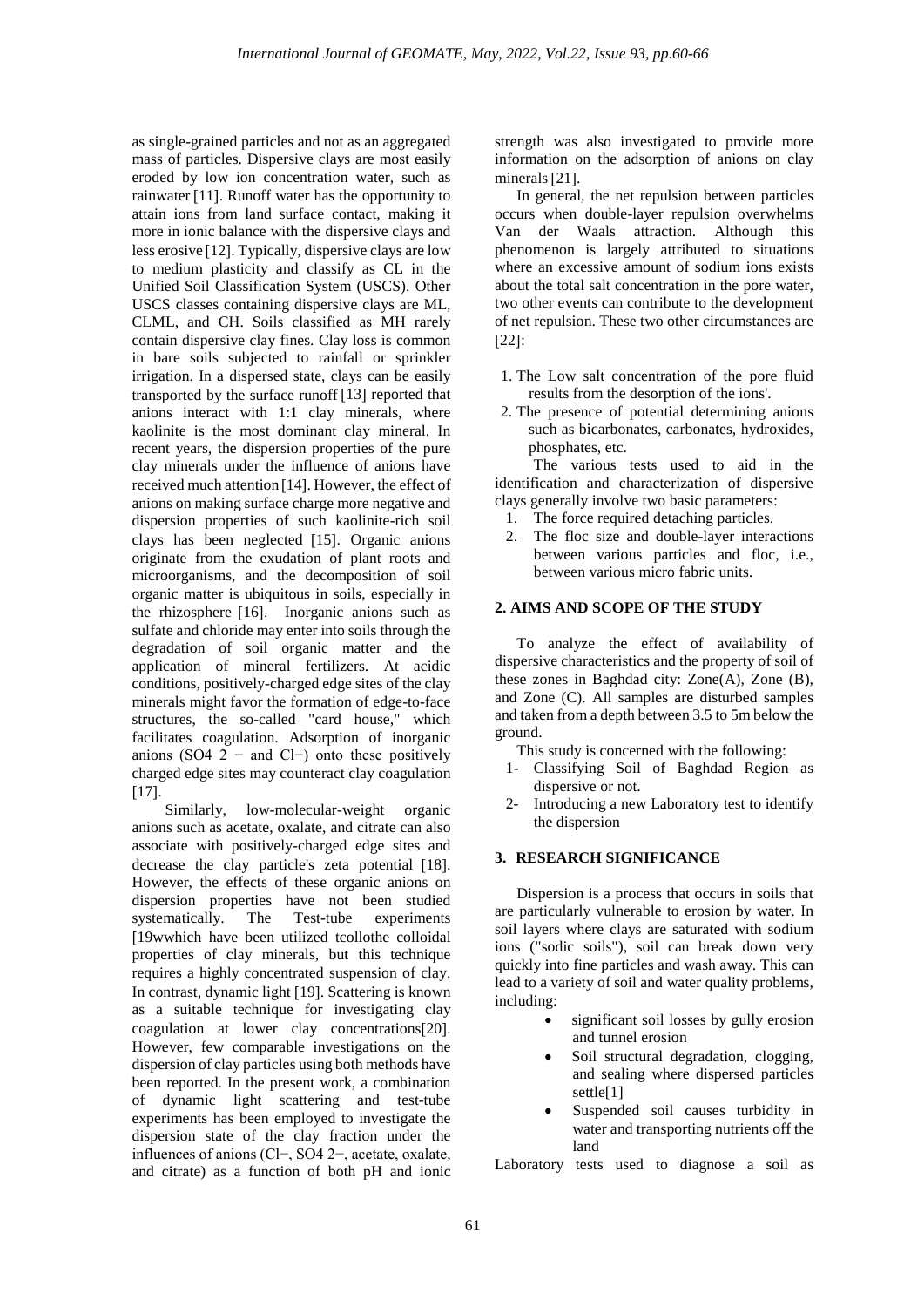dispersive focus on the cation exchange capacity of a soil sample and its cation breakdown. Soil cations are dominated by Ca2+, Mg2+, K+, and Na+, as well as H+ in acidic soils. The exchangeable sodium percentage s a key indicator derived from these measurements. Where ESP exceeds 5%, dispersive behavior becomes possible and is highly likely where ESP exceeds 15%. Specifically for the soil underneath hydraulic structures, e.g., earth and concrete Dams and embankments

## **4. DISPERSION OF CLAYEY SOILS**

Clay is an assemblage of microscopic platelets formed by the chemical decomposition of rock minerals. These platelets are held together by various forces. A high exchangeable sodium percentage (ESP) causes the platelets to be loosely bonded [3].

The sodium acts to increase the thickness of the diffused double water layer surrounding individual clay particles, and hence, to decrease the attractive force between the particles, making it easier for individual particles to be detached from the mass[4]

The degree of dispersion is one of the best measures for predicting clay material erosion and piping potential. However, their nature, dispersive clay particles being unable to form stable aggregates, are easily detached from other soil materials, and thus, are easily suspended and carried away by the movement of water. Because of this characteristic, the presence of critical dispersion is sometimes easily detectable in the field, particularly in areas of strong relief [5]**.**

## **5. RECOGNITION OF DISPERSIVE CLAY**

Clays are said to be dispersive when the interparticle forces are such that there is a net repulsion between the clay platelets. Some efforts to recognize the dispersive properties of clay specimens utilize laboratory experimentation in which the field behavior is simulated to varying degrees, depending upon the type of test performed. In other procedures, the chemical constituents of the soil are determined. These are extrapolated empirically to predict dispensability based on previous experience with similar materials. No single test provides results that have a satisfactory level of reliability. In general, several different types of tests have to be performed before a confident recognition of clay dispensability can be made [6].

The various methods used to identify the dispersive nature of clays can be categorized as (a) qualitative methods and (b) quantitatmethodoThe Soil Conservation Service (SCS) developed the dispersion ratio testsSCS), the crumb test, and the

pinhole test developed by Sherard [22]. Are qualitative free swell test, the rotating cylinder, and the flume test provide quantitative criteria for the determination of the dispersive nature of clays. In 1977, predictive criteria based on the amount and type of clay, SAR (Sodium Adsorption Ratio), the concentration of pore fluid, and the shear stress required to initiate erosion had been proposed [7].

## **6. GEOLOGIC ORIGIN AND TOPOGRAPHY OF DISPERSIVE SOILS**

The various origins of dispersive clay are not well known. Most of them encountered alluvial clays in the form of flood-plain deposits, slope wash, lake bed deposits, and loess deposits. In some areas, it has been found that claystone and shales laid down as marine deposits have the same pore water salts as dispersive clay, and their residual soils are dispersive.

Dispersive clays have been red, brown, gray (some nearly white), yellow, and all transitions among these. No black-colored soils, with obviously high organic content, have tested dispersive.

Many deposits of dispersive clay studied are situated in flat flood plains or gentle rolling topography with low relief and smooth, relatively flat slopes. Usually, there are no manmade excavations or embankments in the area, and there is little or no evidence from the surface appearance that the soil is highly erodible. The ground surface is covered with a thin layer of protective silty sand from which the dispersive clay particles have been removed or has a protective layer of topsoil and vegetation.

Where steep topography and dispersive clay coexist, the peculiar ground surface topography is easily recognized by deep, rapidly forming channels and tunnels.

It was indicated that dispersive soils in nature, causing trouble with agriculture and hydraulic structures, were found most commonly in arid and semiarid regions and commonly had alkaline pore water (pH greater than about 8.5). Studies (including studies of damaged dams) have found many dispersive soils in humid areas, and many have pH well on the acid side [1].

## **7. LABORATORY TESTS**

## 7.1 General

 To distinguish the behavior and the properties of dispersion. The soil was brought from three different locations in Baghdad City. Al.Kazalia (Zone A), Al.Qadisiyah (Zone B) and Al.Dora (Zone C) Zones. All disturbed samples were taken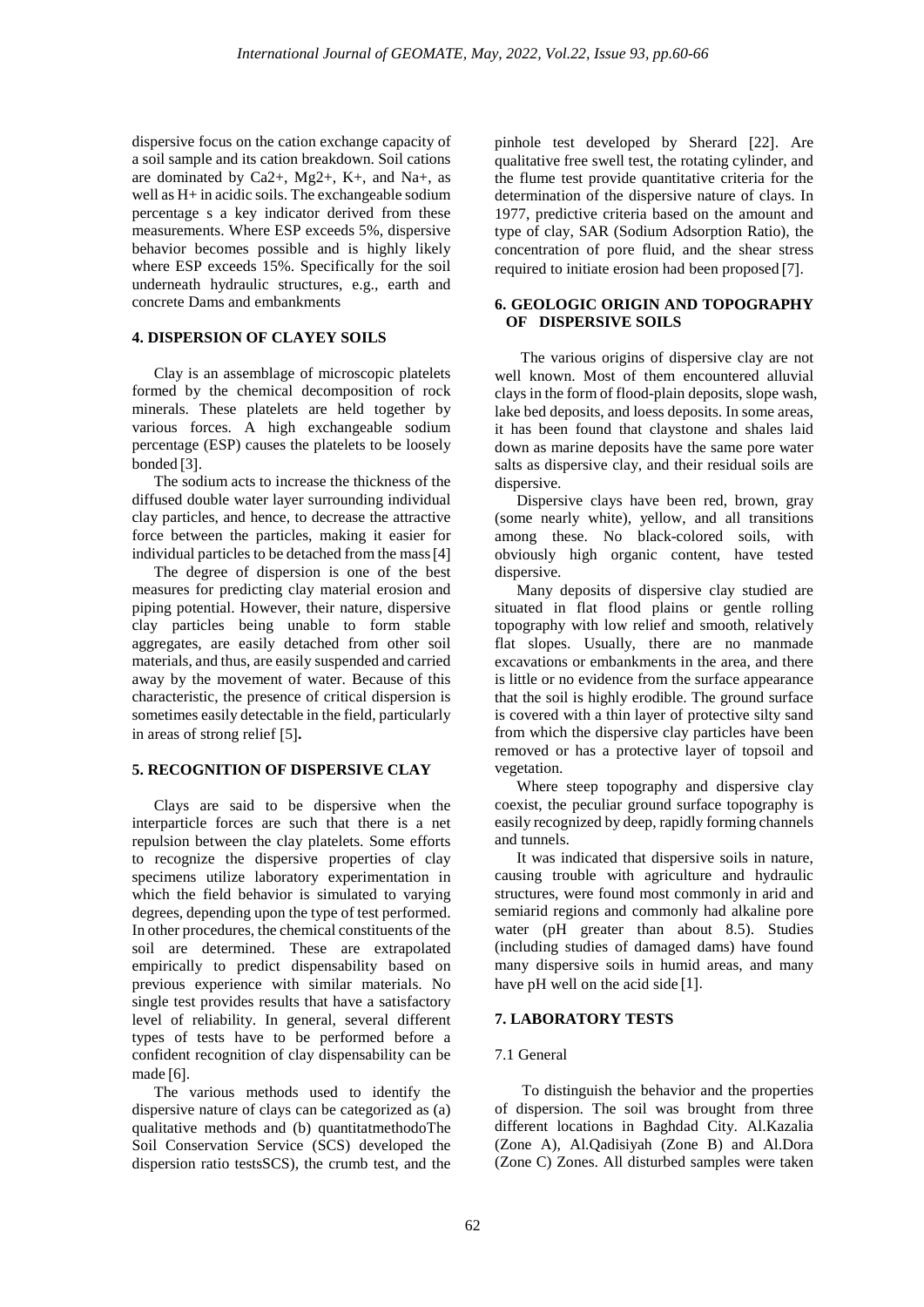from depths between 3.5m to 5.0m.below the ground surface was transported tSoile soil Mechanics Laboratory, Civil Engineering department, and collage of engineering Al.Mustansiria University [23] and [24] . The physical properties of soil for each Zones are shown in Table 1. There are four laboratory tests for identifying dispersive clays, and another one is recommended here, according to tottrading25].

Table 1 Physical properties of soil used

| specs                             | Soil From  |             |             |
|-----------------------------------|------------|-------------|-------------|
| <b>Tests</b>                      | <b>ZON</b> | <b>ZONE</b> | <b>ZONE</b> |
|                                   | E A        | B           | C           |
| Specific gravity                  | 2.68       | 2.654       | 2.70        |
| Liquid limit %                    | 56.0       | 51.5        | 34.4        |
| <b>Plasticity Index</b>           | 30.5       | 28.1        | 17.2        |
| Unified classification            | CН         | CН          | CL.         |
| Sand size fraction %              | 6.4        | 8.5         | 11.7        |
| Silt size fraction %              | 41.6       | 40.5        | 48.3        |
| Clay size fraction %              | 52.0       | 51.0        | 39.0        |
| Activity                          | 0.58       | 0.55        | 0.44        |
| Maximum dry unit<br>$wt.(kN/m^3)$ | 14.9       | 17.4        | 17.25       |
| Optimum Moisture<br>Content %     | 21.0       | 17.05       | 16.4        |

## **7.2 The Soil Conservation Service (Double Hydrometer) Test**

This test was developed by Volk [26] and has been widely used by the U.S. Soil Conservation Service. The particle size distribution is first measured by using the standard hydrometer test, in which the sample is dispersed in the hydrometer bath with solid mechanical agitation and chemical dispersant. A second hydrometer test is made without strong mechanical agitation and chemical dispersant [8]. The ratio may express the degree of dispersion, degree of dispersion= percent finer than 0.005 mm

without chemical dispersant or mechanical agitation divided by percent finer than 0.005 mm with chemical dispersant and mechanical agitation [7].

#### **7.3 The Crumb Test**

The crumb test, first applied in Australia by Emerson [27] and later introduced to SCS engineers by Sherard [22], is useful as a quick field identification test by geologists during site investigation or by inspectors during construction [5]. The test was described in detail by [9]. The procedure consists of preparing a cubical specimen of about 15mm on a side and is carefully placed in about 250ml of distilled water. As the soil crumb begins to hydrate, the tendency for colloidal-sized

particles to deflocculate and go into suspension is observed.

As originally developed by Emersion (27), the crumb test was called the aggregate coherence test and had seven different categories of soil-water reactions. Sherard [8] later simplified the test by combining some soil-water reactions to use only four categories or grades of soil dispersion. The crumb test has some limitations on its usefulness as an indicator of dispersive clay. A dispersive soil may sometimes give a non-dispersive reaction in the crumb test. Soils containing kaolinite with known field dispersion problems have nondispersive in the crumb test. However, if the crumb test indicates dispersion, the soil is probably dispersive [9].

#### **7.4. Chemical test**

This is a standard test of the agricultural soil scientist described briefly as follows:

- 1. Soil is mixed with distilled water to a consistency near the liquid limit.
- 2. A pore-water sample (saturation extract) is sucked out by vacuum using a filter.
- 3. The saturation extract is tested to determine the quantities of the four main metallic cations in solution The "total dissolved salts"(TDS) equals the total of these four cations, and "percent sodium" equals the quantity of sodium divided by the TDS, all in milliequivalents per liter [10].

## **7.5. Pinhole Test**

 The water running through samples of dispersive clay carries a cloudy colored suspension of colloidal particles, whereas the water running through erosion-resistant clays is crystal clear [8]. Sherard classified the dispersive nature of soils under three categories. Dispersive soils are considered to fail under a flow caused by a 50-mm head of distilled water. Intermediate soils erode slowly under 50 or 180-mm head of water, whereas non-dispersive soils are supposed to produce no colloidal erosion under 380 or 1020-mm head of water [7].

#### **7.6. Soil water Retention Test**

This test has been developed and applied in the Geo-mechanics laboratory of the New South Wales Public Works Department since 1979. This test is based solely on water-retention properties and has the advantages of simplicity reproducibility. The indication of multiple failure modes (not merely dispersive soil tunneling) the test involves filling a central hole in a compacted soil cylinder with water and measuring the time taken to fail; the mode of failure is also recorded. This test is repeated for a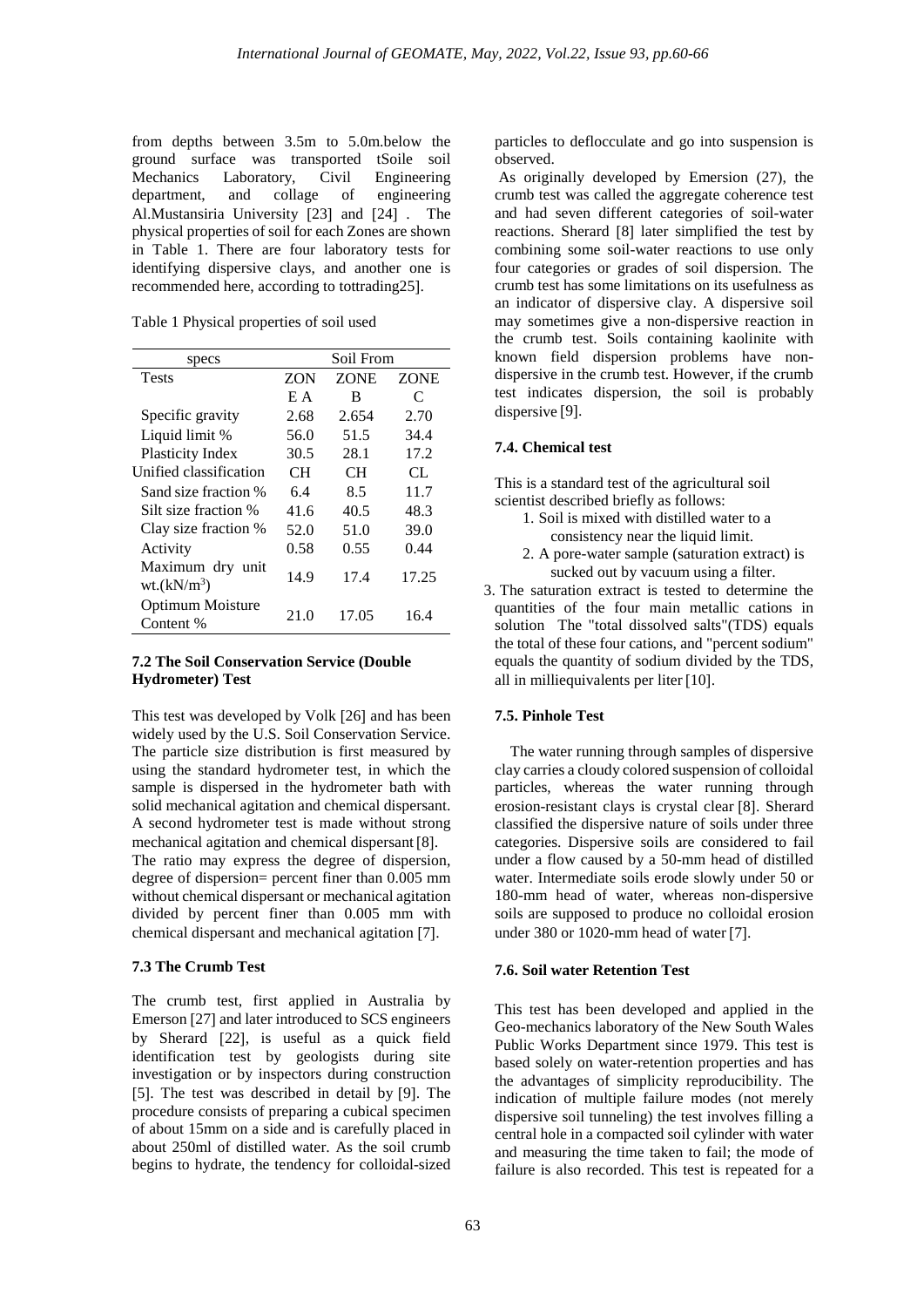limited range of compaction moisture conditions to determine the optimal performance conditions and the range of acceptable behavior [11].

Depending on material type and compaction condition, failure occurs due to the following:

- 1. Extensive cracking of the cylinder wall.
- 2. Hole (tunnel) formation.
- 3. Seepage through the cylinder base or wall.
- 4. Complete or partial collapse of the cylinder wall.

These classifications depend on the results proposed by [11].

Several sosoilsnown to be dispersive, nondispersive, or marginal by other tests, together with (for some of the dispersive soils) lime-modified samples of the same samples, were submitted to the test and toher test methods by [11].

These soils were also characterized by Sherard determinations.

Tadanier [28) showed that a more comprehensive soil security test for proposed water retaining structures could be operated simply and at least as effective as other tests. This test yields information on dispersity, slaking, and swelling (cracking) propensity simultaneously.

The test also defines the limits for soil moisture content or dry density, which must be achieved to obtain a safe structure.

## **8. RESULT AND DISCUSSION**

#### **8.1 Soil Retention Test**

Soils of Zone (A), (B), and (C) are submitted to the soil retention test. The characteristic failure time is defined quite analogously to maximum dry density as that failure time which is a maximum  $(T_{max})$  about variable moisture content.  $T_{max}$  can be determined from a plot of  $T_f$  (time to failure) versus moisture content.

In the present test, Tmax for each Soil could be recognized in Figs. (1) (3) and (5) Ingles and wood proposed that any soil with Tmax>420 min may be accepted without question. The maximum failure time for each soil in the present test is less than 420 minutes. For Soil  $(A)$ ,  $T_{max}$  occurs on the dry side of optimum, while  $T_{max}$  for Soil (B) and Soil (C) occurs at the wet side of optimum. Therefore the last two samples are in the operating range of 0-3% over optimum; on the other hand, soil (A) could be considered as a dangerous case, and treatment may change its result.

Concerning air voids, it is safer to say simply that more than 6% is acceptable (but remembering that less than 6% does not necessarily mean an acceptable resistance to failure, depending on soil type and moisture content). This absolute prohibition of air voids of more than 6% was suggested by Ingles and wood, 164 within their study for deflocculation phenomena in Earth Dams. This suggestion applies here as it is clear in figs. (2), (4), and (6Trainerer [28] agreed that more than 45 minutes could be accepted where adequate construction control is exercised. This seems okay with the results.  $T_{\text{max}}$  of soil (A) and Soil (B) seems to be satisfied, while  $T_{\text{max}}$  of Soil (C) is less than 45, and treatment may change its results



Fig. (1): Compaction and time to failure curves for a zone (A)



Fig. (2): Air voids versus time to failure curve for a zone (A)



Fig. (3): Compaction and time to failure curves for a zone (B)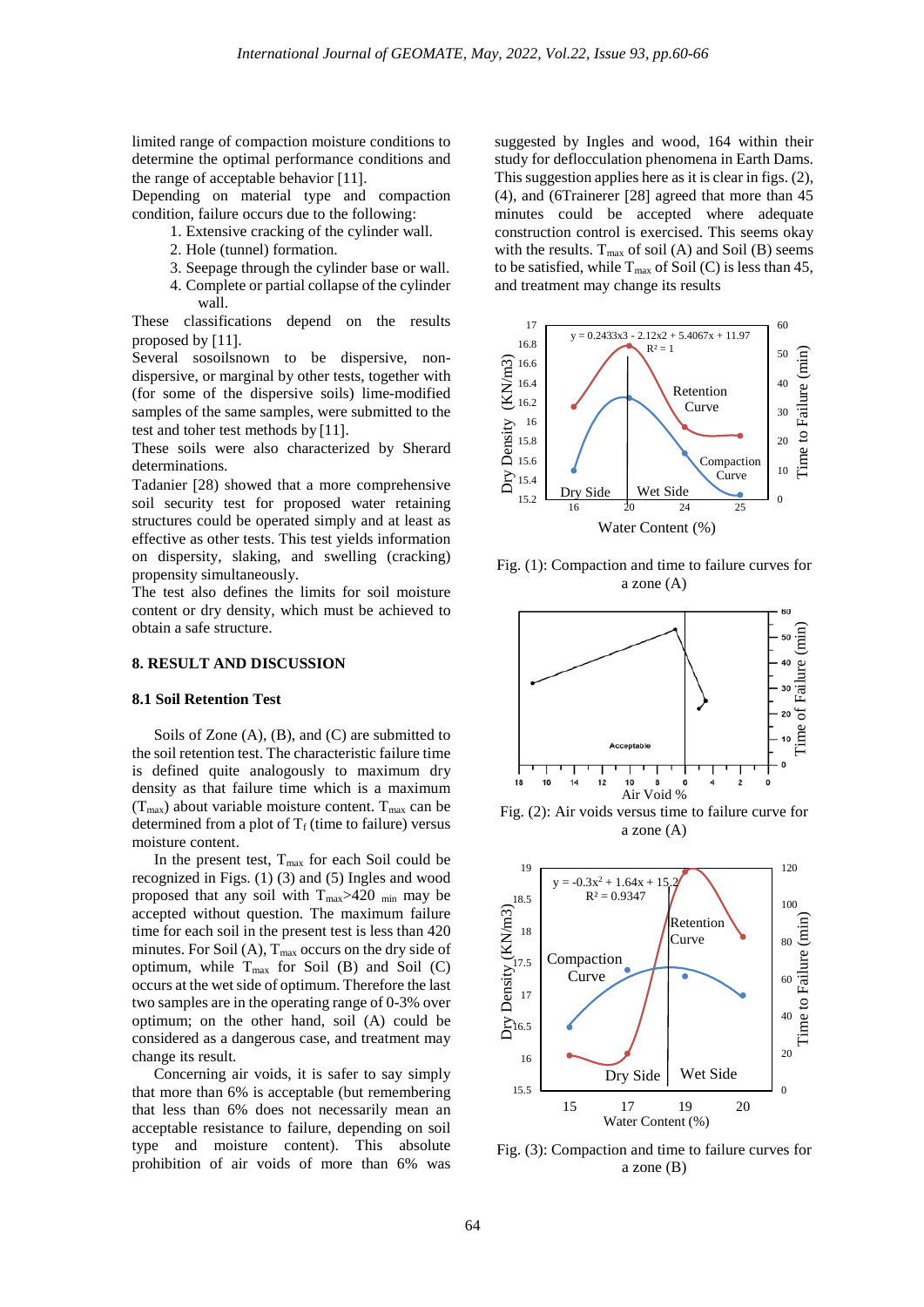#### **8.2 Pinhole Test**

The test is applied to three soils Zone, and the results show that: Soil (B) shows high dispersion, while soil (A) and (C) are moderately dispersive**.**



Fig. (4): Air voids versus time to failure curve for a zone (B)



Fig. (5): Compaction and time to failure curves for a zone (C)



Fig. (6): Air voids versus time to failure curve for a zone (C)

## **9. INFLUENCE OF SAMPLE CURING AFTER COMPACTION**

In the present investigation, a pinhole test is applied to dispersive and intermediate dispersive samples of soils after ten days of curing in a compacted state. Samples are stored in polythene bags and cured in a moist, humid environment to prevent drying show. Results show that the sample of grade ND4 has the

same grade after ten days of curing, while a sample of grade D2 gets better resistance to dispersion by having grade ND3 instead of D2 after ten days of curing. Specimen(C) is of grade ND3 after ten days of curing instead of grade ND4**.**

## **10. INFLUENCE OF COMPACTION WATER CONTENT AND DENSITY**

A series of pinhole tests are applied to soils, dry of optimum and wet of optimum water content.

On the dry side of optimum, Soil (A) is intermediate to highly dispersive, while Soil (B) and (C) are highly dispersive on the dry side of optimum water content. Thus, the three soils are recorded as highly dispersive soil on the dry side.

On the west side of optimum, soils (A) and (C) are intermediate to highly dispersive, while Soil (B) is highly dispersive. Thus, dry density and water content may increase the grade of depressiveness on the wet side.

## **11. CONCLUSIONS**

- 1. Dispersion clays are distinguished in study regions of Baghdad city.
- 2. A soil security test should be carried out to evaluate soil due to dispersion.
- 3. The limits of soil moisture content or dry density could be reduced the effect of dispersion on a structure.
- 4. The results of dispersion soil in Baghdad City showed that the soil needs to cure before use.
- 5. Soil with high activity would be much erodible than other soils with low activity.
- 6. Dispersion could be eliminated or treated mainly by adding 4% of  $Ca(OH)_2$ .
- 7. Sampling and testing for dispersive soil should become a routine part of geotechnical investigation and testing programs in areas where dispersive soil is known to occur.
- 8. Adopting carrying out security tests as the main test provided for embankment

## **12. REFERENCES**

- [1] Sherard L., Dunnigan P., Decker, S.," Identification and Nature of Dispersive Soils," Journal of the Geotechnical Engineering Division, ASCE, Vol. 112, 1976, No.GT4,
- [2] Ghuman S., Allen L., and McNeill L., "Erosion, Corrective Maintenance, and Dispersive Clays," Symposium on Dispersive Clays, Related Piping and Erosion in Geotechnical Projects, ASTM STP 623, 1977.